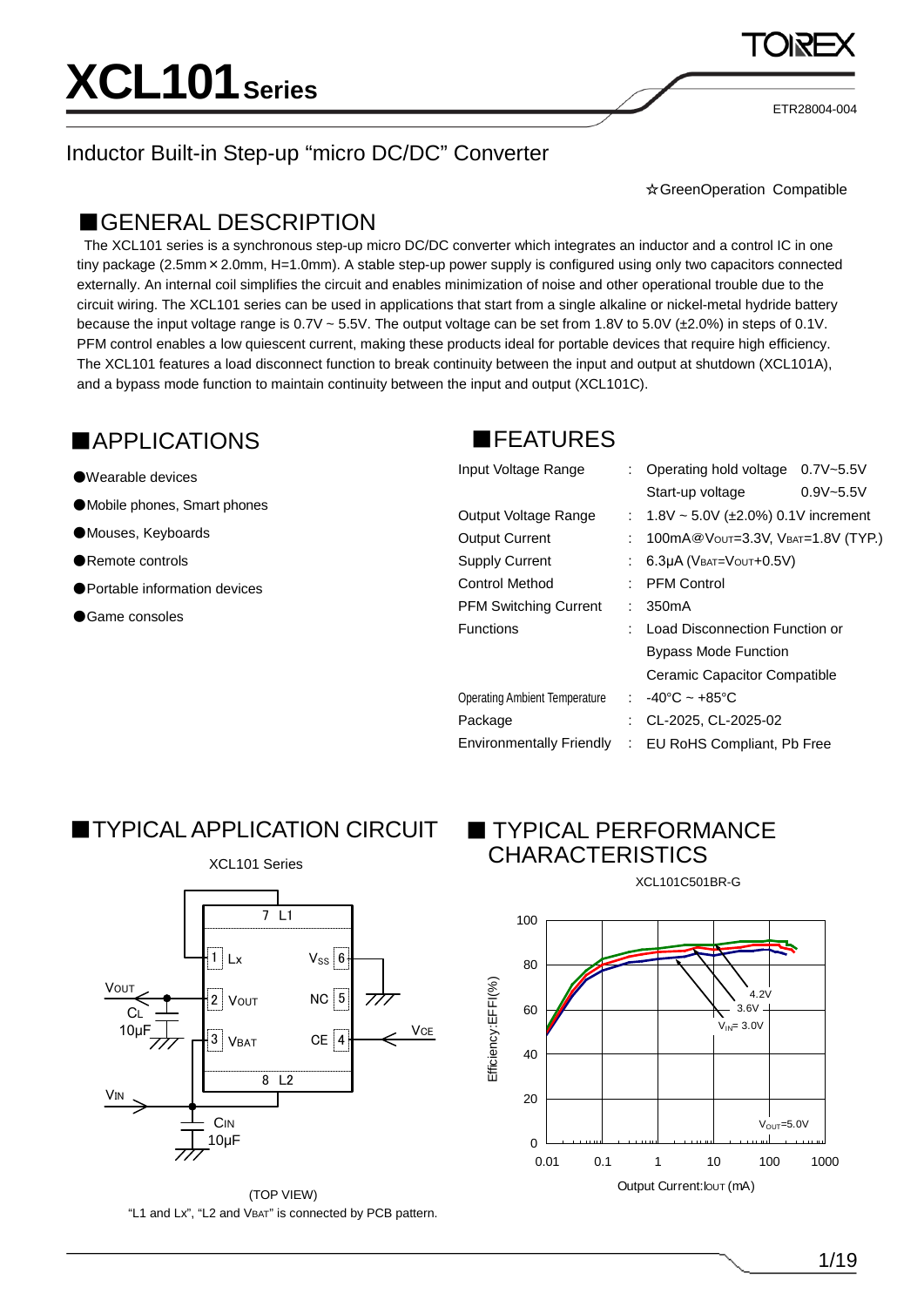### ■BLOCK DIAGRAM

XCL101A / XCL101C



\* Diodes inside the circuits are ESD protection diodes and parasitic diodes.

### ■PRODUCTION CLASSIFICATION

#### ●Ordering Information

XCL101①23456-7<sup>(\*1)</sup> PFM control

| <b>DESIGNATOR</b> | <b>ITEM</b>                  | <b>SYMBOL</b> | <b>DESCRIPTION</b>                                                                               |
|-------------------|------------------------------|---------------|--------------------------------------------------------------------------------------------------|
|                   |                              | Α             | Load Disconnection                                                                               |
| $^{\circledR}$    | Product Type                 | C             | <b>VBAT Bypass</b>                                                                               |
| (2)3              | $18 - 50$<br>Output Voltage  |               | Output Voltage<br>e.g. $V_{\text{OUT}} = 1.8 \text{V} \Rightarrow \text{Q} = 1$ , $\text{Q} = 8$ |
|                   | <b>Oscillation Frequency</b> |               | 1.2MHz                                                                                           |
| $$6-2$            | Package                      | $BR-G^{(2)}$  | CL-2025 (3,000pcs/Reel)                                                                          |
|                   | (Order Unit)                 | $ER-G^{(4)}$  | CL-2025-02 (3,000pcs/Reel)                                                                       |

(\*1)The "-G" suffix denotes Halogen and Antimony free as well as being fully EU RoHS compliant.

(\*2) BR-G is storage temperature range "-40  $^{\circ}$ C ~ + 105  $^{\circ}$ C".

(\*3) ER-G is storage temperature range "-40  $^{\circ}$ C ~ + 125  $^{\circ}$ C".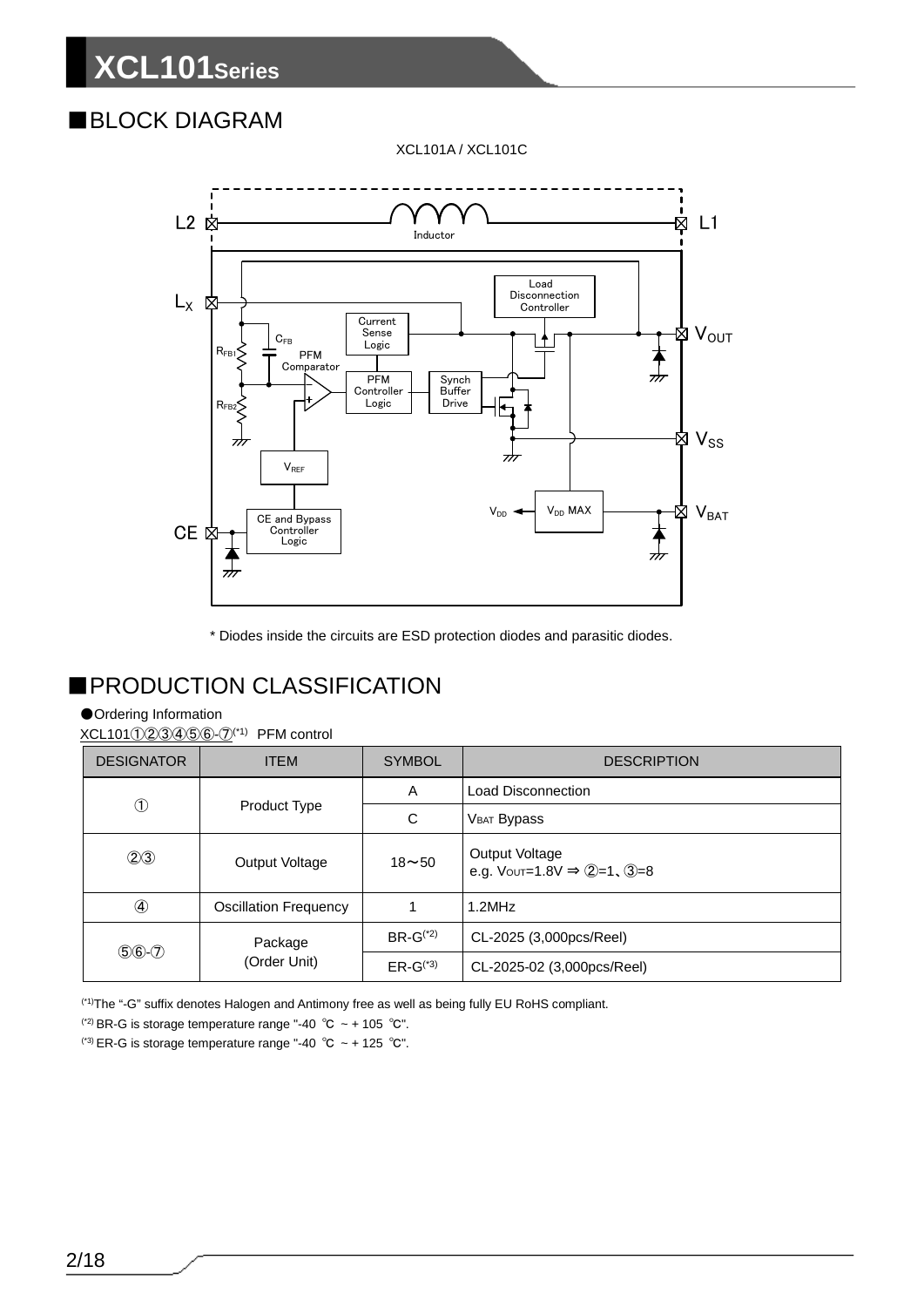#### ■PIN CONFIGURATION



- \* If the dissipation pad needs to be connected to other pins, it should be connected to the Vss pin.
- \* Please refer to pattern layout page for the connecting to PCB.

### ■PIN ASSIGNMENT

| <b>PIN NUMBER</b> | <b>PIN NAME</b> | <b>FUNCTIONS</b>           |
|-------------------|-----------------|----------------------------|
|                   | Lx              | Switching                  |
| 2                 | VOUT            | Output Voltage             |
| 3                 | <b>VBAT</b>     | Power Input                |
|                   | <b>CE</b>       | Chip Enable                |
| 5                 | <b>NC</b>       | No Connection              |
| 6                 | Vss             | Ground                     |
|                   | L1              | <b>Inductor Electrodes</b> |
| Ω                 | $\mathcal{P}$   |                            |

### ■CE PIN FUNCTION

| <b>PIN NAME</b> | <b>SIGNAL</b> | <b>STATUS</b>                                           |
|-----------------|---------------|---------------------------------------------------------|
|                 |               | <b>Operation (All Series)</b>                           |
| CE              |               | XCL101A Series: Stand-by<br>XCL101C Series: Bypass Mode |

\* Please do not leave the CE pin open.

### ■ ABSOLUTE MAXIMUM RATINGS

| ADOULU I E IVIAAIIVIUIVI KATIINUO    |            |               |                                         |              |  |
|--------------------------------------|------------|---------------|-----------------------------------------|--------------|--|
| <b>PARAMETER</b>                     |            | <b>SYMBOL</b> | <b>RATINGS</b>                          | <b>UNITS</b> |  |
| V <sub>BAT</sub> Pin Voltage         |            | <b>VBAT</b>   | $-0.3 - +7.0$                           | V            |  |
| L <sub>x</sub> Pin Voltage           |            | $V_{LX}$      | $-0.3 \sim$ Vout + 0.3 or + 7.0 $(1)$   | V            |  |
| V <sub>OUT</sub> Pin Voltage         |            | <b>V</b> OUT  | $-0.3 - +7.0$                           | V            |  |
| CE Pin Voltage                       |            | VCE           | $-0.3 - +7.0$                           | V            |  |
| Lx Pin Current                       |            | <b>ILX</b>    | 700                                     | mA           |  |
| <b>Power Dissipation</b>             |            | Pd            | 1000 (40mm x 40mm Standard board) $(2)$ | mW           |  |
| <b>Operating Ambient Temperature</b> |            | Topr          | $-40 - +85$                             | °C           |  |
| Storage                              | CL-2025    |               | $-40 - +105$                            | °C           |  |
| Temperature <sup>(*3)</sup>          | CL-2025-02 | Tstg          | $-40 - +125$                            | °C           |  |

All voltages are described based on the GND.

<sup>(\*1)</sup> The maximum value should be either  $V_{\text{OUT}}+0.3V$  or  $+7.0V$  in the lowest.

(\*2) The power dissipation figure shown is PCB mounted and is for reference only.

The mounting condition is please refer to PACKAGING INFORMATION.

(\*3) Storage temperature, are divided by the product specification of the package.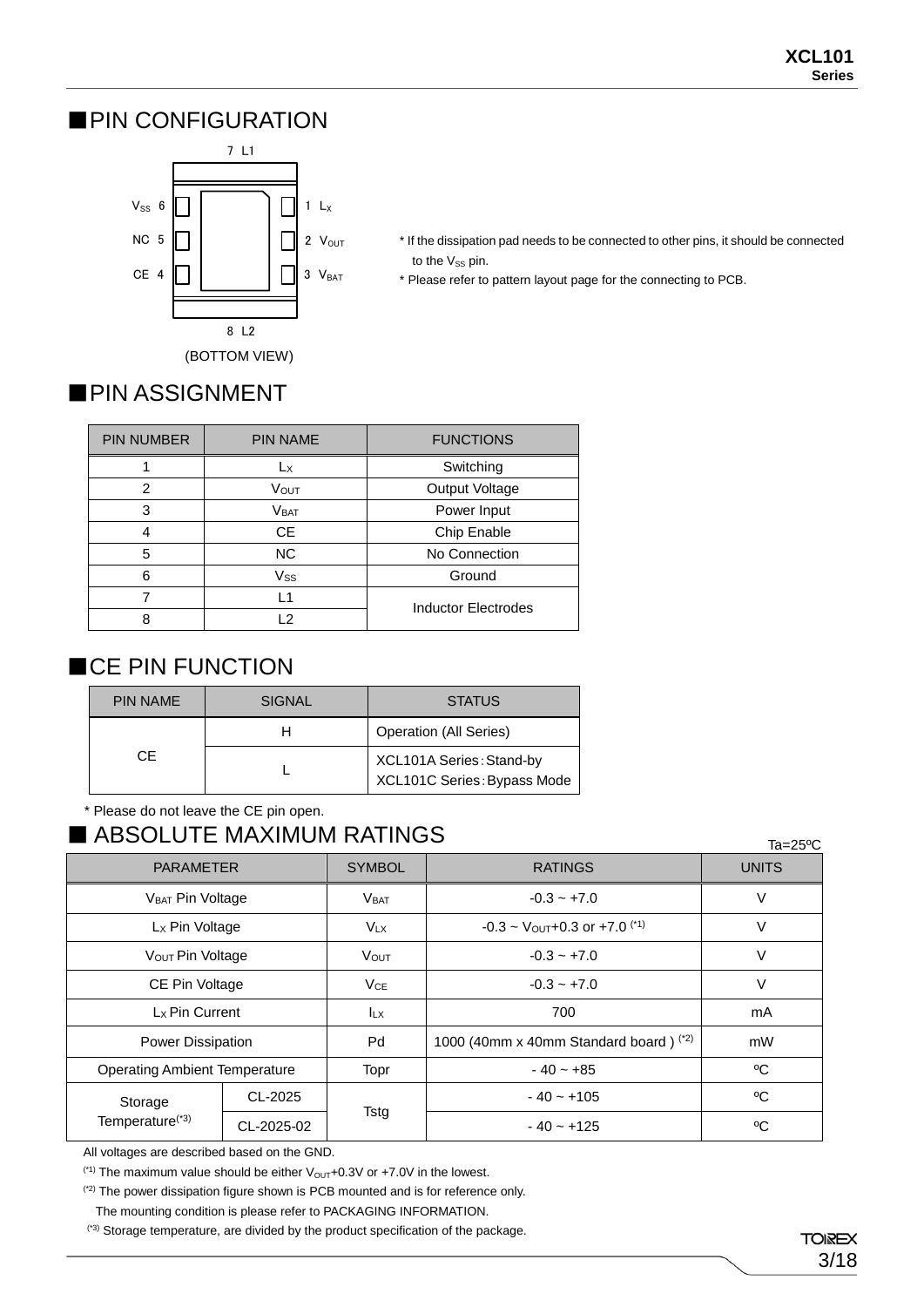### ■ELECTRICAL CHARACTERISTICS

XCL101Axx1BR-G/XCL101Axx1ER-G

|                                                          |                              |                                                                                                                                    |                |                |                |                | Ta=25 $\mathrm{^o}\mathrm{C}$ |
|----------------------------------------------------------|------------------------------|------------------------------------------------------------------------------------------------------------------------------------|----------------|----------------|----------------|----------------|-------------------------------|
| <b>PARAMETER</b>                                         | <b>SYMBOL</b>                | <b>CONDITIONS</b>                                                                                                                  | MIN.           | TYP.           | MAX.           | <b>UNITS</b>   | <b>CIRCUIT</b>                |
| Input Voltage                                            | <b>VBAT</b>                  |                                                                                                                                    | L.             |                | 5.5            | V              | ÷,                            |
| Output Voltage                                           | $V_{OUT(E)}$ <sup>(*2)</sup> | VPULL=1.5V, Voltage to strat oscillation<br>while Vout is decreasing                                                               |                | E1             |                | $\vee$         | $\circled{1}$                 |
| <b>Operation Start Voltage</b>                           | V <sub>ST1</sub>             | $IOUT=1mA$                                                                                                                         | $\overline{a}$ | $\blacksquare$ | 0.9            | V              | $\circled{2}$                 |
| <b>Operation Hold Voltage</b>                            | VHLD                         | $R_L = 1k\Omega$                                                                                                                   | $\blacksquare$ | 0.7            | ÷,             | $\vee$         | $\circled{2}$                 |
| <b>Supply Current</b>                                    | lq                           | Oscillation stops, VBAT=VCE=1.5V<br>$V_{\text{OUT}} = V_{\text{OUT(T)}}$ <sup>(*1)</sup> +0.5V                                     |                | E2             |                | μA             | $\circled{3}$                 |
| Input Pin Current                                        | <b>I</b> BAT                 | $V_{\text{OUT}} = V_{\text{OUT(T)}}$ <sup>(*1)</sup> +0.5V                                                                         | $\blacksquare$ | 0.25           | 1.0            | μA             | $\circled{3}$                 |
| Stand-by Current                                         | <b>I</b> stb                 | VBAT=VLX=VOUT(T) <sup>(*1)</sup> , VOUT=VCE=0V                                                                                     | $\blacksquare$ | 0.1            | 1.0            | μA             | $\circled{4}$                 |
| L <sub>x</sub> Leak Current                              | <b>LXL</b>                   | $V_{BAT} = V_{LX} = V_{OUT(T)}$ <sup>(*1)</sup> , $V_{OUT} = V_{CE} = 0V$                                                          | $\blacksquare$ | 0.1            | 1.0            | μA             | $\circledS$                   |
| <b>PFM Switching Current</b>                             | <b>IPFM</b>                  | $IOUT=3mA$                                                                                                                         | 295            | 350            | 405            | mA             | $\circled{2}$                 |
| Maxixmum On Time                                         | <b>t</b> ONMAX               | $V_{\text{PULL}} = 1.5V$ , $V_{\text{OUT}} = V_{\text{OUT}(T)}$ <sup>(*1)</sup> $\times$ 0.98V                                     | 3.1            | 4.6            | 6.0            | μs             | $\circled{1}$                 |
| L <sub>x</sub> SW "Pch" ON<br>Resistance <sup>(*3)</sup> | $R_{LXP}$                    | $V_{BAT} = V_{CE} = V_{LX} = V_{OUT(E)}$ <sup>(*2)</sup> + 0.5V,<br>$IOUT=200mA$                                                   | $<$ E3>        |                | Ω              | $\circledcirc$ |                               |
| Lx SW "Nch" ON<br>Resistance <sup>(*4)</sup>             | $R_{LXN}$                    | $V_{BAT} = V_{OUT(E)}$ <sup>(2)</sup> = 3.3V, $V_{OUT} = 1.7V$                                                                     | $\blacksquare$ | 0.6            | $\blacksquare$ | Ω              | $\circledR$                   |
| CE "High" Voltage                                        | $V$ CEH                      | VBAT=VPULL=1.5V<br>VOUT=VOUT(T) <sup>(*1)</sup> ×0.98V<br>While $V_{CE} = 0.3 \rightarrow 0.75V$ ,<br>Voltage to start oscillation | 0.75           |                | 5.5            | $\vee$         | $\circled{1}$                 |
| CE "Low" Voltage                                         | V <sub>CEL</sub>             | VBAT=VPULL=1.5V<br>VOUT=VOUT(T) <sup>(*1)</sup> × 0.98V<br>While $V_{CE} = 0.75 \rightarrow 0.3V$ ,<br>Voltage to stop oscillation | Vss            |                | 0.3            | $\vee$         | $\circled{1}$                 |
| CE "High" Current                                        | ICEH                         | VBAT=VCE=VLX=VOUT=5.5V                                                                                                             | $-0.1$         | ä,             | 0.1            | μA             | $\circled{1}$                 |
| CE "Low" Current                                         | <b>I</b> CEL                 | VBAT=VLX=VOUT=5.5V, VCE=0V                                                                                                         | $-0.1$         | $\frac{1}{2}$  | 0.1            | μA             | $\circled{1}$                 |
| Inductance Value                                         | L                            | Test Frequency=1MHz                                                                                                                |                | 4.7            | ä,             | μH             | ä,                            |
| (Inductor) Rated Current                                 | $I_{DC}$                     | $\Delta T = +40^{\circ}C$                                                                                                          |                | 700            | $\blacksquare$ | mA             |                               |

Unless otherwise stated,  $V_{BAT} = V_{CE} = 1.5V$ 

 $(1)$  V<sub>OUT(T)</sub> = Nominal Output Voltage

 $(2)$  V<sub>OUT(E)</sub> = Effective Output Voltage

The actual output voltage value  $V_{OUT(E)}$  is the PFM comparator threshold voltage in the IC. Therefore, the DC/DC circuit output voltage, including the peripheral components, is boosted by the ripple voltage average value. Please refer to the characteristic example.

(\*3) Lx SW "Pch" ON resistance =  $(V_{LX}$ - $V_{OUT}$ pin measurement voltage) / 200mA

 $(4)$  L<sub>X</sub> SW "Nch" ONresistance measurement method is shown in the measurement circuit diagram.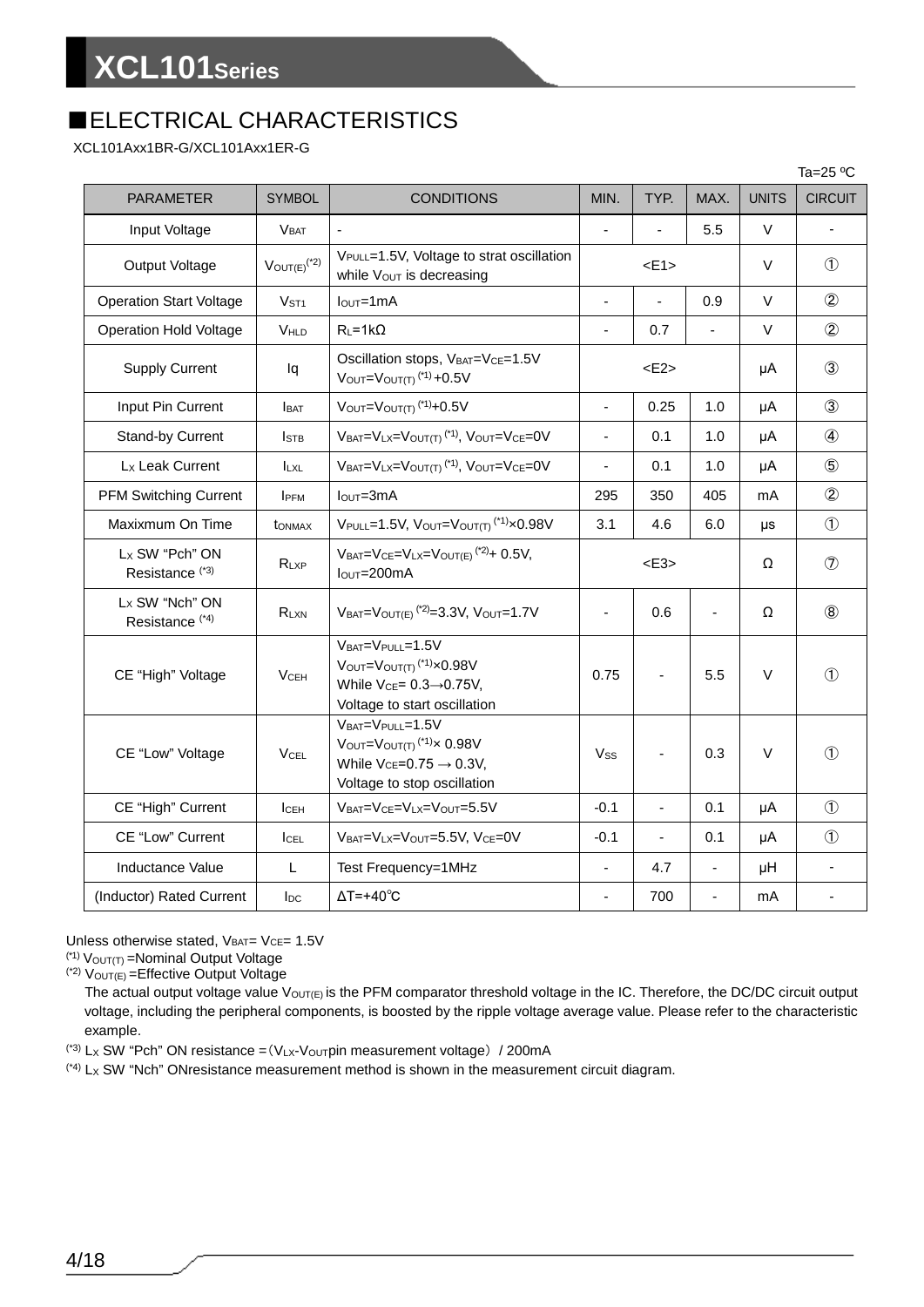### ■ELECTRICAL CHARACTERISTICS (Continued)

XCL101Cxx1BR-G/XCL101Cxx1ER-G

|                                                          |                              |                                                                                                                                                      |                          |                          |                          |              | Ta=25 ºC       |
|----------------------------------------------------------|------------------------------|------------------------------------------------------------------------------------------------------------------------------------------------------|--------------------------|--------------------------|--------------------------|--------------|----------------|
| <b>PARAMETER</b>                                         | <b>SYMBOL</b>                | <b>CONDITIONS</b>                                                                                                                                    | MIN.                     | TYP.                     | MAX.                     | <b>UNITS</b> | <b>CIRCUIT</b> |
| Input Voltage                                            | <b>VBAT</b>                  | $\blacksquare$                                                                                                                                       | $\blacksquare$           |                          | 5.5                      | V            | $\blacksquare$ |
| <b>Output Voltage</b>                                    | $V_{OUT(E)}$ <sup>(*2)</sup> | VPULL=1.5V, Voltage to strat oscillation<br>while Vout is decreasing                                                                                 |                          | < E1                     |                          | $\vee$       | $\circled{1}$  |
| <b>Operation Start Voltage</b>                           | V <sub>ST1</sub>             | $IOUT=1mA$                                                                                                                                           | ÷,                       |                          | 0.9                      | $\vee$       | $\circled{2}$  |
| <b>Operation Hold Voltage</b>                            | VHLD                         | $R_L = 1k\Omega$                                                                                                                                     | ä,                       | 0.7                      | ä,                       | $\vee$       | $\circled{2}$  |
| <b>Supply Current</b>                                    | lq                           | Oscillation stops,<br>$V_{\text{OUT}} = V_{\text{OUT}(T)} + 0.5V$ <sup>(*1)</sup>                                                                    |                          | $<$ E2>                  |                          | μA           | $\circled{3}$  |
| Input Pin Current                                        | <b>IBAT</b>                  | $V_{BAT} = V_{CE} = 1.5V$ , $V_{OUT} = V_{OUT(E)}$ <sup>(*2)</sup> +0.5V                                                                             | $\blacksquare$           | 0.25                     | 1.0                      | μA           | $\circled{3}$  |
| <b>Bypass Mode Current</b>                               | <b>I</b> BYP                 | VBAT=VLX=5.5V, VCE=0V                                                                                                                                | ÷,                       | 3.5                      | 6.1                      | μA           | $\circledast$  |
| <b>PFM Switching Current</b>                             | IPFM                         | $IOUT=3mA$                                                                                                                                           | 295                      | 350                      | 405                      | mA           | $\circled{2}$  |
| Maxixmum On Time                                         | <b>t</b> ONMAX               | $V$ PULL=1.5V, $V_{\text{OUT}}=V_{\text{OUT}(T)}$ <sup>(*1)</sup> $\times$ 0.98V                                                                     | 3.1                      | 4.6                      | 6.0                      | JS.          | $\circled{1}$  |
| Lx SW "Pch" ON<br>Resistance <sup>(*3)</sup>             | RLXP                         | $V_{BAT}=V_{LX}=V_{CE}=V_{OUT(E)}^{(2)}+0.5V,$<br>$IOUT=200mA$                                                                                       |                          | $<$ E3>                  |                          | Ω            | $\circledcirc$ |
| L <sub>x</sub> SW "Nch" ON<br>Resistance <sup>(*4)</sup> | RLXN                         | $V_{BAT} = V_{OUT(E)}$ <sup>(*2)</sup> =3.3V, $V_{OUT} = 1.7V$                                                                                       | $\blacksquare$           | 0.6                      | $\overline{\phantom{a}}$ | Ω            | (8)            |
| CE "High" Voltage                                        | $V$ CEH                      | VBAT=VPULL=1.5V<br>$V_{\text{OUT}}=V_{\text{OUT(T)}}^{(1)} \times 0.98V$<br>While $V_{CE} = 0.3 \rightarrow 0.75V$ ,<br>Voltage to start oscillation | 0.75                     |                          | 5.5                      | $\vee$       | $\mathcal{L}$  |
| CE "Low" Voltage                                         | <b>V<sub>CEL</sub></b>       | VBAT=VPULL=1.5V<br>$V$ OUT= $V$ OUT(T) <sup>(*1)</sup> $\times$ 0.98V<br>While $V_{CE} = 0.75 \rightarrow 0.3V$ ,<br>Voltage to stop oscillation     | $V_{SS}$                 |                          | 0.3                      | $\vee$       | $\mathcal{L}$  |
| CE "High" Current                                        | I <sub>CEH</sub>             | $V_{BAT} = V_{CE} = V_{LX} = V_{OUT} = 5.5V$                                                                                                         | $-0.1$                   | $\overline{a}$           | 0.1                      | $\mu$ A      | $\circled{1}$  |
| CE "Low" Current                                         | <b>ICEL</b>                  | VBAT=VLX=VOUT=5.5V, VCE=0V                                                                                                                           | $-0.1$                   | $\overline{\phantom{a}}$ | 0.1                      | μA           | $\mathcal{L}$  |
| Inductance Value                                         | L                            | Test Frequency=1MHz                                                                                                                                  | $\overline{\phantom{0}}$ | 4.7                      | $\blacksquare$           | μH           | $\blacksquare$ |
| (Inductor) Rated Current                                 | $I_{DC}$                     | $\Delta T = +40^{\circ}C$                                                                                                                            |                          | 700                      | $\blacksquare$           | mA           |                |

Unless otherwise stated,  $V_{BAT}= V_{CE}= 1.5V$ 

 $(1)$  V<sub>OUT(T)</sub> = Nominal Output Voltage

 $(2)$   $V_{\text{OUT}}(E)$  = Effective Output Voltage

The actual output voltage value V<sub>OUT(E)</sub> is the PFM comparator threshold voltage in the IC. Therefore, the DC/DC circuit output voltage, including the peripheral components, is boosted by the ripple voltage average value. Please refer to the characteristic example.

(\*3) Lx SW "Pch" ON resistance =  $(V_Lx-V_0u_T$ pin measurement voltage) / 200mA

 $(4)$  L<sub>X</sub> SW "Nch" ONresistance measurement method is shown in the measurement circuit diagram.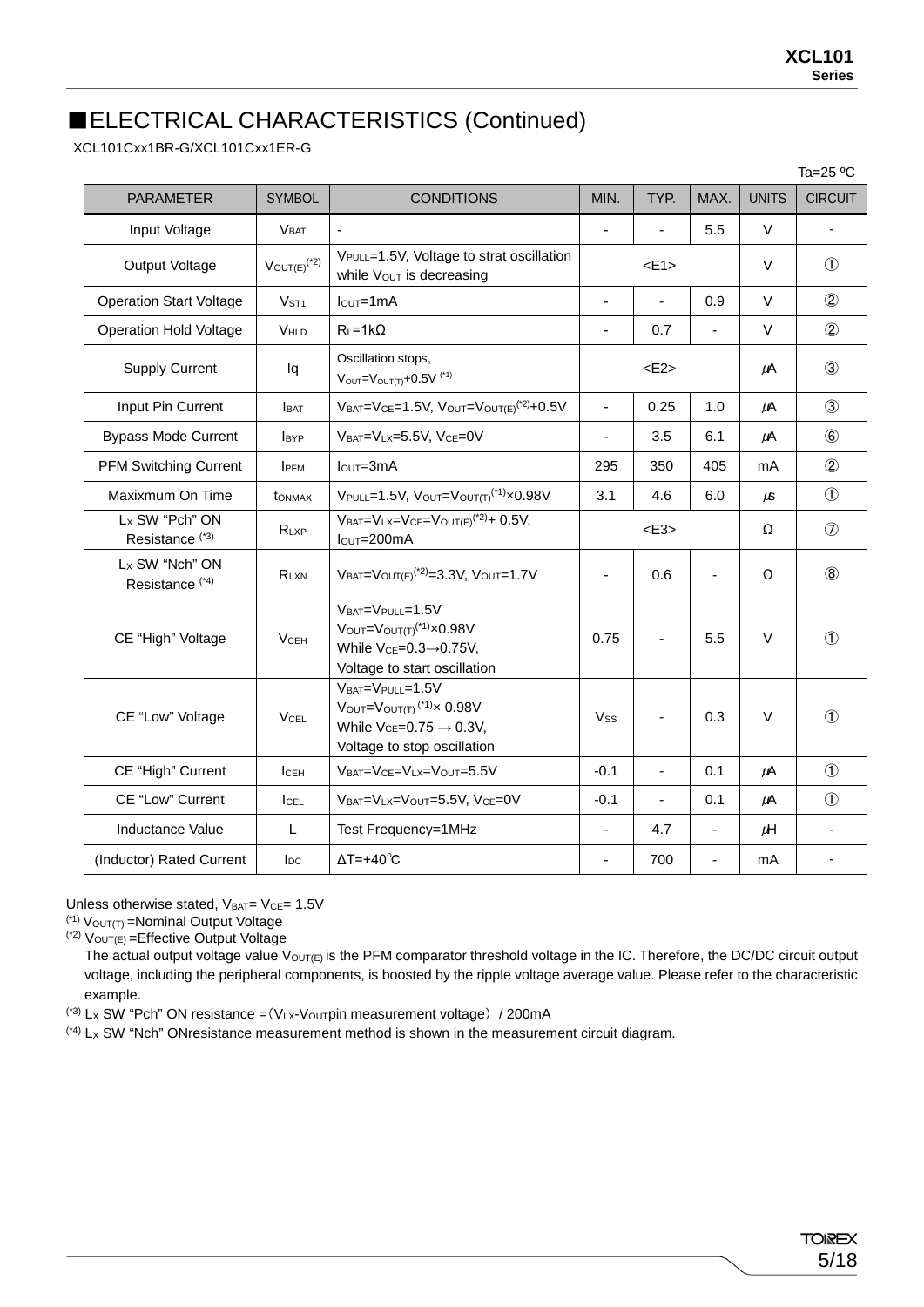## ■ELECTRICAL CHARACTERISTICS (Continued)

| <b>SYMBOL</b>                   |            | E1                    | E <sub>2</sub> |                       | E <sub>3</sub> |                                     |
|---------------------------------|------------|-----------------------|----------------|-----------------------|----------------|-------------------------------------|
| PARAMETER                       |            | <b>OUTPUT VOLTAGE</b> |                | <b>SUPPLY CURRENT</b> |                | Lx SW "Pch" ON<br><b>RESISTANCE</b> |
| UNITS:V                         |            | UNITS:V               |                | UNITS: $\mu$ A        |                | $UNITS: \Omega$                     |
| <b>OUTPUT</b><br><b>VOLTAGE</b> | <b>MIN</b> | <b>MAX</b>            | <b>TYP</b>     | <b>MAX</b>            | <b>TYP</b>     | <b>MAX</b>                          |
| 1.8                             | 1.764      | 1.836                 |                |                       |                |                                     |
| 1.9                             | 1.862      | 1.938                 |                |                       |                |                                     |
| 2.0                             | 1.960      | 2.040                 | 6.1            | 9.4                   | 0.84           | 1.08                                |
| 2.1                             | 2.058      | 2.142                 |                |                       |                |                                     |
| 2.2                             | 2.156      | 2.244                 |                |                       |                |                                     |
| 2.3                             | 2.254      | 2.346                 |                |                       |                |                                     |
| 2.4                             | 2.352      | 2.448                 |                |                       |                |                                     |
| 2.5                             | 2.450      | 2.550                 |                |                       |                | 0.97                                |
| 2.6                             | 2.548      | 2.652                 | 6.2            | 9.7                   | 0.75           |                                     |
| 2.7                             | 2.646      | 2.754                 |                |                       |                |                                     |
| 2.8                             | 2.744      | 2.856                 |                |                       |                |                                     |
| 2.9                             | 2.842      | 2.958                 |                |                       |                |                                     |
| 3.0                             | 2.940      | 3.060                 |                |                       |                |                                     |
| 3.1                             | 3.038      | 3.162                 |                | 10.0                  |                |                                     |
| 3.2                             | 3.136      | 3.264                 | 6.3            |                       | 0.65           | 0.85                                |
| 3.3                             | 3.234      | 3.366                 |                |                       |                |                                     |
| 3.4                             | 3.332      | 3.468                 |                |                       |                |                                     |
| 3.5                             | 3.430      | 3.570                 |                |                       | 0.61           |                                     |
| 3.6                             | 3.528      | 3.672                 |                |                       |                | 0.78                                |
| 3.7                             | 3.626      | 3.774                 | 6.4            | 10.2                  |                |                                     |
| 3.8                             | 3.724      | 3.876                 |                |                       |                |                                     |
| 3.9                             | 3.822      | 3.978                 |                |                       |                |                                     |
| 4.0                             | 3.920      | 4.080                 |                |                       |                |                                     |
| 4.1                             | 4.018      | 4.182                 |                |                       |                |                                     |
| 4.2                             | 4.116      | 4.284                 | 6.5            | 10.4                  | 0.57           | 0.74                                |
| 4.3                             | 4.214      | 4.386                 |                |                       |                |                                     |
| 4.4                             | 4.312      | 4.488                 |                |                       |                |                                     |
| 4.5                             | 4.410      | 4.590                 |                |                       |                |                                     |
| 4.6                             | 4.508      | 4.692                 |                |                       |                |                                     |
| 4.7                             | 4.606      | 4.794                 | 6.7            | 10.7                  | 0.53           | 0.72                                |
| 4.8                             | 4.704      | 4.896                 |                |                       |                |                                     |
| 4.9                             | 4.802      | 4.998                 |                |                       |                |                                     |
| 5.0                             | 4.900      | 5.100                 |                |                       |                |                                     |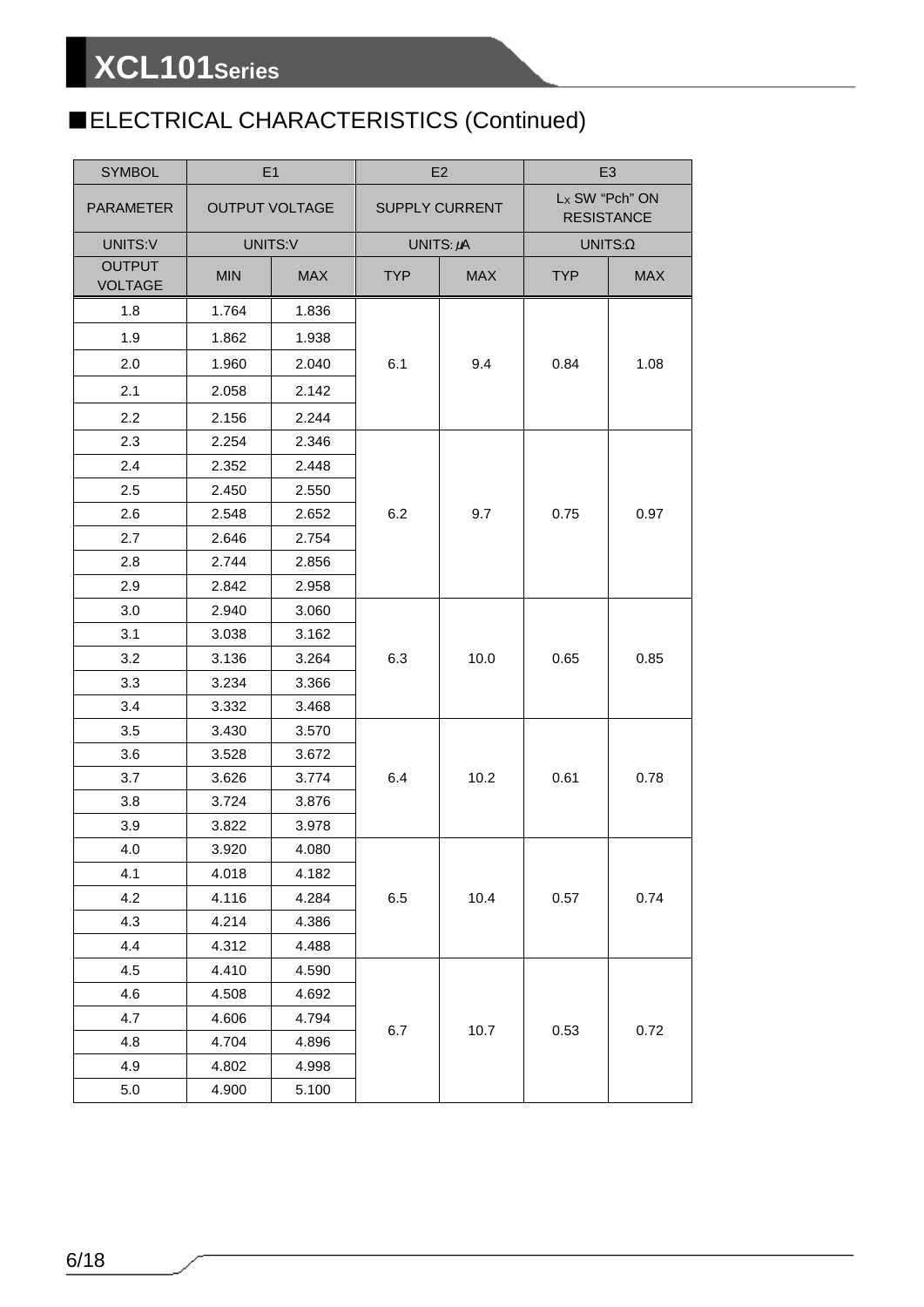### **TEST CIRCUITS**

#### <Test Circuit No.①>



<Test Circuit No.②>



<Test Circuit No.③>



<Test Circuit No.④>



<Test Circuit No.⑤>



<Test Circuit No.⑥>



<Test Circuit No.⑦>



#### <Test Circuit No.⑧>



 $-L_X$  SW "Nch" ON Resistance Measurement Method>

Use Test Circuit No.8 to adjust V<sub>pull</sub> so that the Lx pin voltage becomes 100mV when the Nch drive Tr is ON and then the voltage at both ends of R<sub>pull</sub> is measured to find the Lx SW "Nch" ON resistance.

*RLXN=0.1 / {(V1 - 0.1) / 4.7)}*

Note that V1 is the R<sub>pull</sub> previous voltage when the Nch driver Tr is ON. Use an oscilloscope or other instrument to measure the Lx pin voltage and V1.

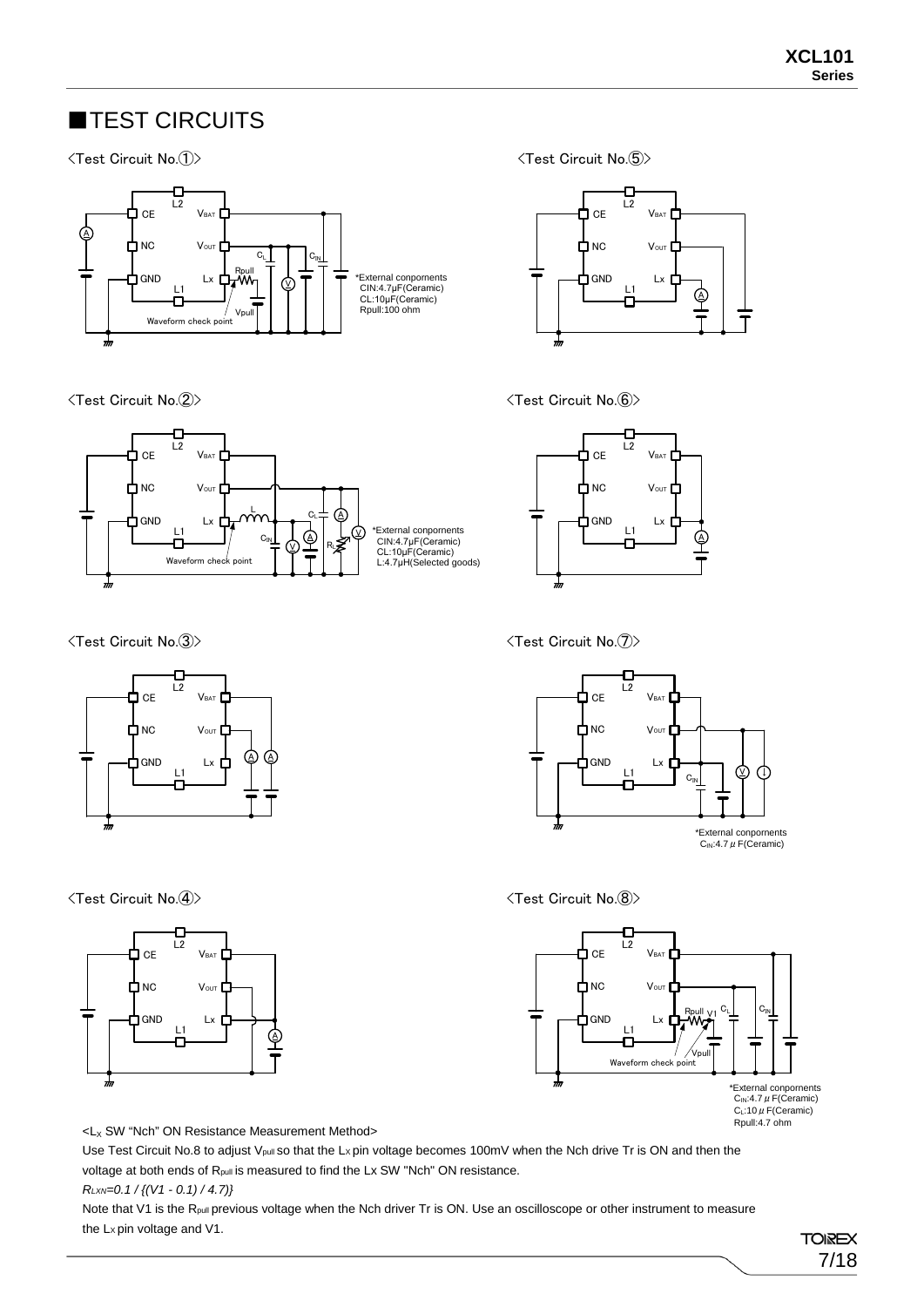### **■TYPICAL APPLICATION CIRCUIT**



\* The embedded coil is optimized for XCL101 series. Please do not use for other purposes.

|                  | <b>MANUFACTURE</b> | <b>PRODUCT NUMBER</b> | <b>VALUE</b> | $L \times W$ (mm)  |
|------------------|--------------------|-----------------------|--------------|--------------------|
|                  |                    | C1608JB1A106K         | 10µF/10V     | $1.60 \times 0.80$ |
|                  |                    | C1608X5R1A106K        | 10µF/10V     | $1.60 \times 0.80$ |
|                  | <b>TDK</b>         | C2012JB1A106K         | 10µF/10V     | $2.00 \times 1.25$ |
|                  |                    | C2012X5R106K          | 10µF/10V     | $2.00 \times 1.25$ |
| $C_{IN}$ , $C_L$ | <b>TAIYO YUDEN</b> | LMK107BBJ106MALT      | 10µF/10V     | $1.60 \times 0.80$ |
|                  |                    | LMK212ABJ106KG        | 10µF/10V     | $2.00 \times 1.25$ |
|                  |                    | LMK212BBJ226MG        | 22µF/10V     | $2.00 \times 1.25$ |
|                  |                    | JMK212BBJ476MG        | 47µF/6.3V    | $2.00 \times 1.25$ |

|  | [Recommended External Components] |
|--|-----------------------------------|
|--|-----------------------------------|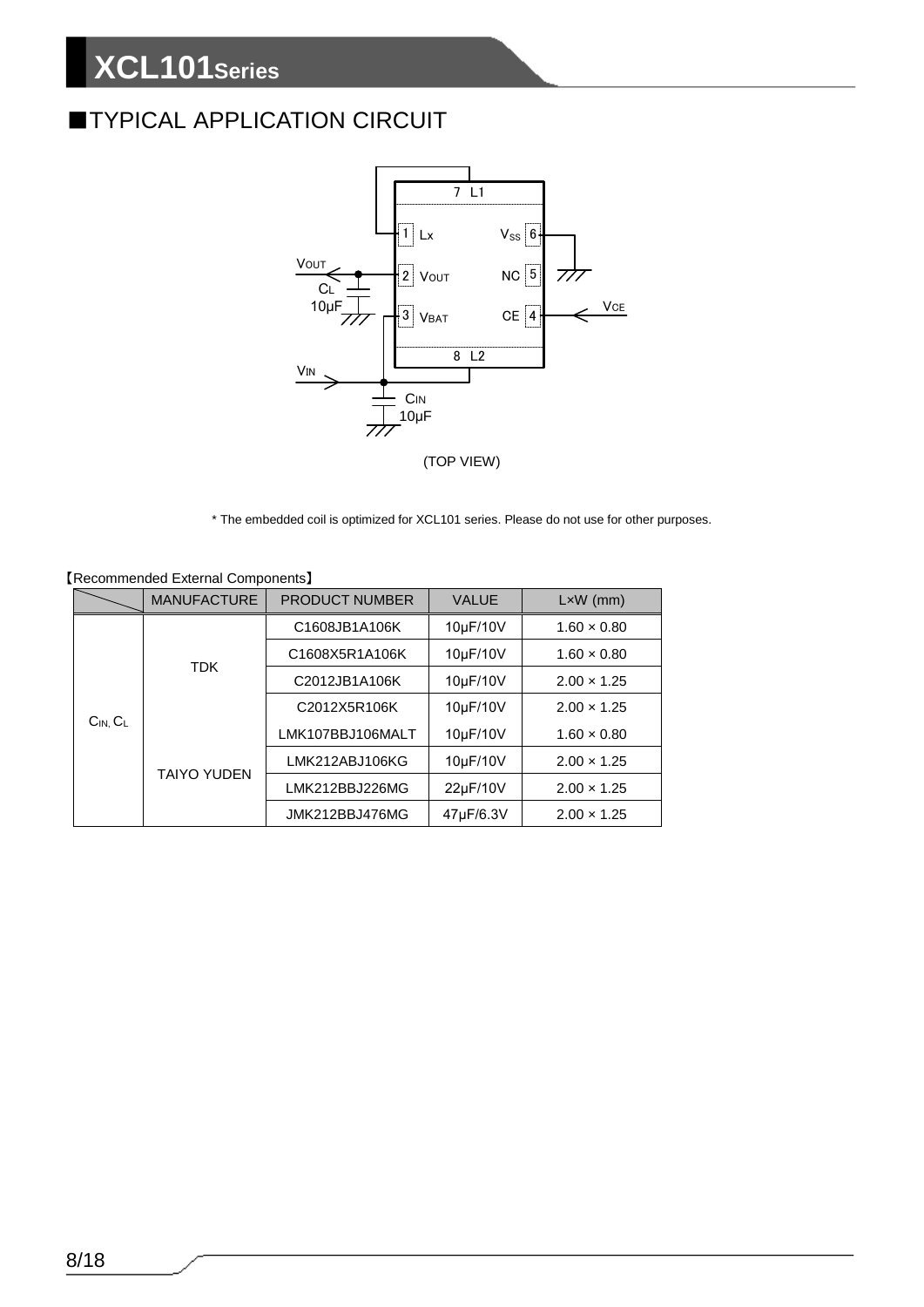#### ■OPERATION EXPLANATION

The XCL101 Series consists of a standard voltage source, a PFM comparator, a Nch driver Tr, a Pch synchronous rectifier switch Tr, a current sense circuit, a PFM control circuit and a CE control circuit, etc. (refer to the block diagram below.)



Current limit PFM control is used for the control method to make it difficult for the output voltage ripple to increase even when the switching current is superimposed, so the product can be used within a wide voltage and current range. Further, because PFM control is used, it has excellent transient response to support low capacity ceramic capacitors to realize a compact, high-performance boost DC/DC converter. The synchronous driver and rectifier switch Tr efficiently sends the coil energy to the capacitor connected to the Vour pin to achieve highly efficient operation from low to high loads.

The electrical characteristics actual output voltage VouT(E) is the PFM comparator threshold voltage shown in the block diagram. Therefore, the booster circuit output voltage average value, including the peripheral components, depends on the ripple voltage, so this must be carefully evaluated before being used in the actual product.



< Reference Voltage Source (VREF)>

The reference voltage source (VREF voltage) provides the reference voltage to ensure stable output voltage of the DC/DC converter.

#### < PFM Control >

OThe voltage from the output voltage divided by the division resistors RFB1 and RFB2 in the IC is used as feedback voltage (FB voltage), and the PFM comparator is compared with the FB voltage and VREF. If the FB voltage is lower than VREF, the signal is sent to the buffer driver via the PFM control circuit and the Nch driver Tr is turned ON. If the FB voltage is higher than VREF, the PFM comparator sends a signal that does not turn ON the Nch driver Tr.

②The current sense circuit monitors the current flowing in the Nch driver Tr connected to the Lx pin when the Nch driver Tr is ON. When the prescribed PFM switching current (IPFM) is reached, the signal is sent to the buffer driver via the PFM control circuit to turn OFF the Nch driver Tr and turn ON the Pch synchronous rectifier switch Tr.

③The Pch synchronous rectifier switch Tr ON time (off time) is dynamically optimized internally. After the off time has passed, when the PFM comparator confirms the Vout voltage has exceeded the set voltage, a signal that does not allow the Nch driver Tr to be turned on is sent from the PFM comparator to the PFM control circuit, but if the Vout voltage remains lower than the set voltage, then Nch driver Tr ON is started. The intervals of the above ①②③ linked operations are continuously adjusted in response to the load current to ensure the output voltage is

kept stable from low to high loads and that it is done with good efficiency.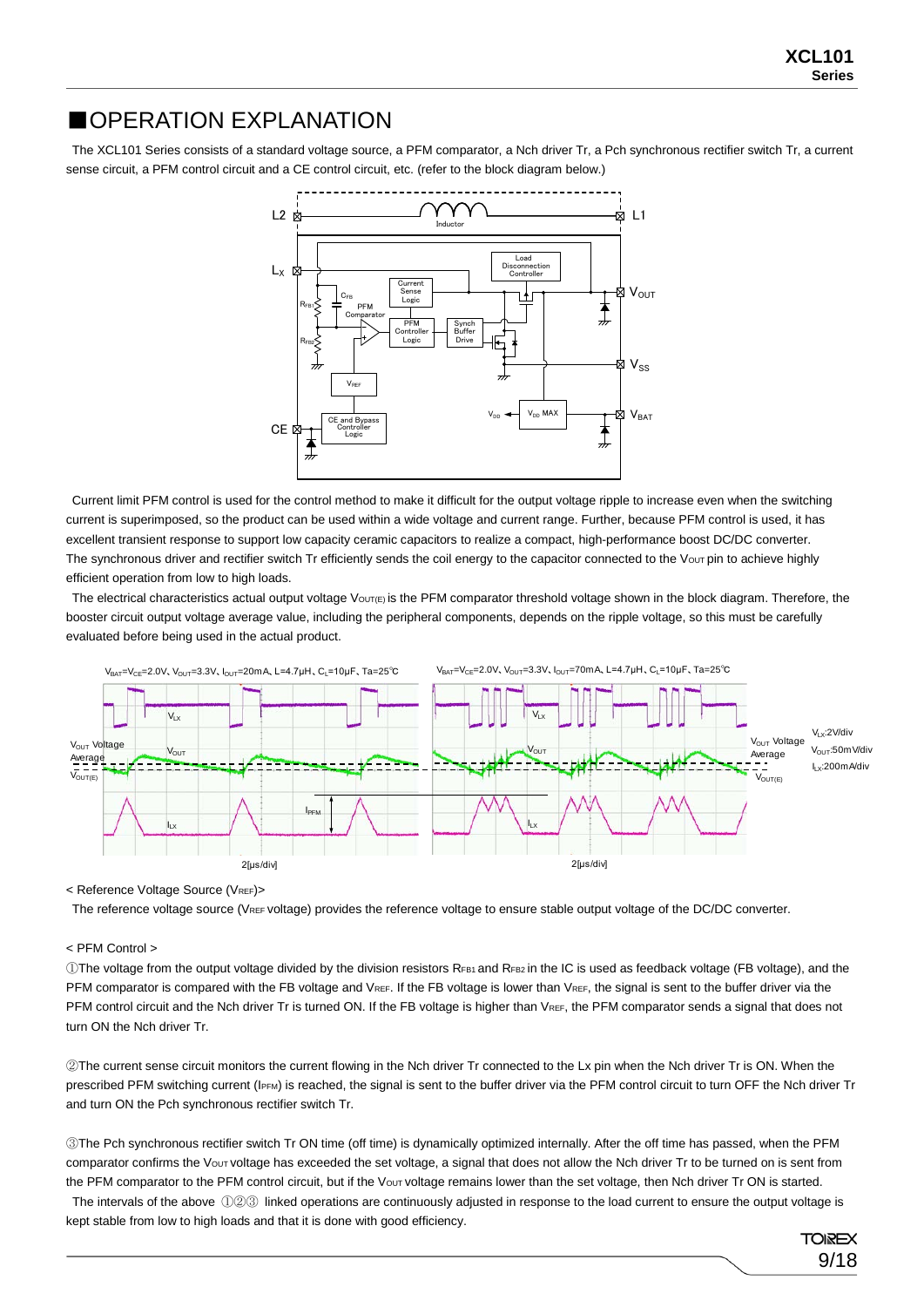### ■OPERATION EXPLANATION (Continued)

#### <PFM Switching Current>

The PFM switching current unit monitors the current flowing in the Nch driver Tr and functions to limit the current flowing in the Nch driver Tr, but if the load current becomes much larger than the PFM switching energy, the Vout voltage becomes lower and prevents the coil current in the Nch driver Tr OFF period from lowering, which affects the internal circuit delay time and results in an excessive current that is larger than the PFM switching current flowing in the Nch driver Tr and Pch synchronous rectifier switch Tr.

#### <Load Disconnection Function, Bypass Mode>

When "L" voltage is input to the CE pin, the XCL101A type enters into standby mode and the XCL101C type enters into bypass mode to stop the circuit required for the boost operation. In the standby mode the load cut-off function operates and both the Nch driver Tr and Pch synchronous rectifier switch Tr are turned OFF, which cuts off the current to the  $L_X$  pin and V<sub>OUT</sub> pin and the parasitic diode control circuit connects the parasitic diode cathode of the Pch synchronous rectifier switch Tr to the  $L<sub>X</sub>$  pin  $\circled{1}$ . In the bypass mode the Nch driver Tr is OFF, the Pch synchronous rectifier switch Tr is ON when  $V_{LX} > V_{OUT}$ , and the parasitic diode control circuit connects the parasitic diode cathode of the Pch synchronous rectifier switch Tr to the V<sub>OUT</sub> pin  $\oslash$ . Also, when V<sub>LX</sub> < V<sub>OUT</sub>, the Pch synchronous rectifier switch Tr is turned OFF and the parasitic diode cathode is connected to the  $V_{\text{OUT}}$  pin  $\textcircled{2}$ .

Note: Except for the moment when the  $V_{BAT}$  voltage rises up under a start-up condition.



#### < VBAT-VOUT Voltage Detection Circuit>

The VBAT-VOUT voltage detection circuit compares the VBAT pin voltage with the VouT pin voltage, and whichever is the highest is operated to become the IC power supply (V<sub>DD</sub>). In addition, if, during normal operation, the input voltage becomes higher than the output voltage, the Nch driver Tr is turned OFF and the Pch synchronous rectifier switch Tr is kept ON so that the input voltage pass through to the output voltage (through mode). When the input voltage becomes lower than the output voltage, the circuit automatically returns to the normal boost operation. This detection circuit does not operate when in the standby mode.

#### <Inrush Current Protection Function>

When the VBAT or VcE power supply is input, CL is charged via the stable current that results from the inrush current protection function (refer to graphs below). Therefore, this function minimizes potential over current from the VBAT pin to the VouT pin. Also, this current value depends on the  $V_{BAT}$  voltage. After CL is charged by the aforementioned stable current and  $V_{OUT}$  reaches around the V<sub>BAT</sub> voltage level, the inrush current protection function will be released after several hundred μs ~ several ms and the IC will then move to step-up mode, by pass mode or through mode.



Inrush Current Protection Characteristics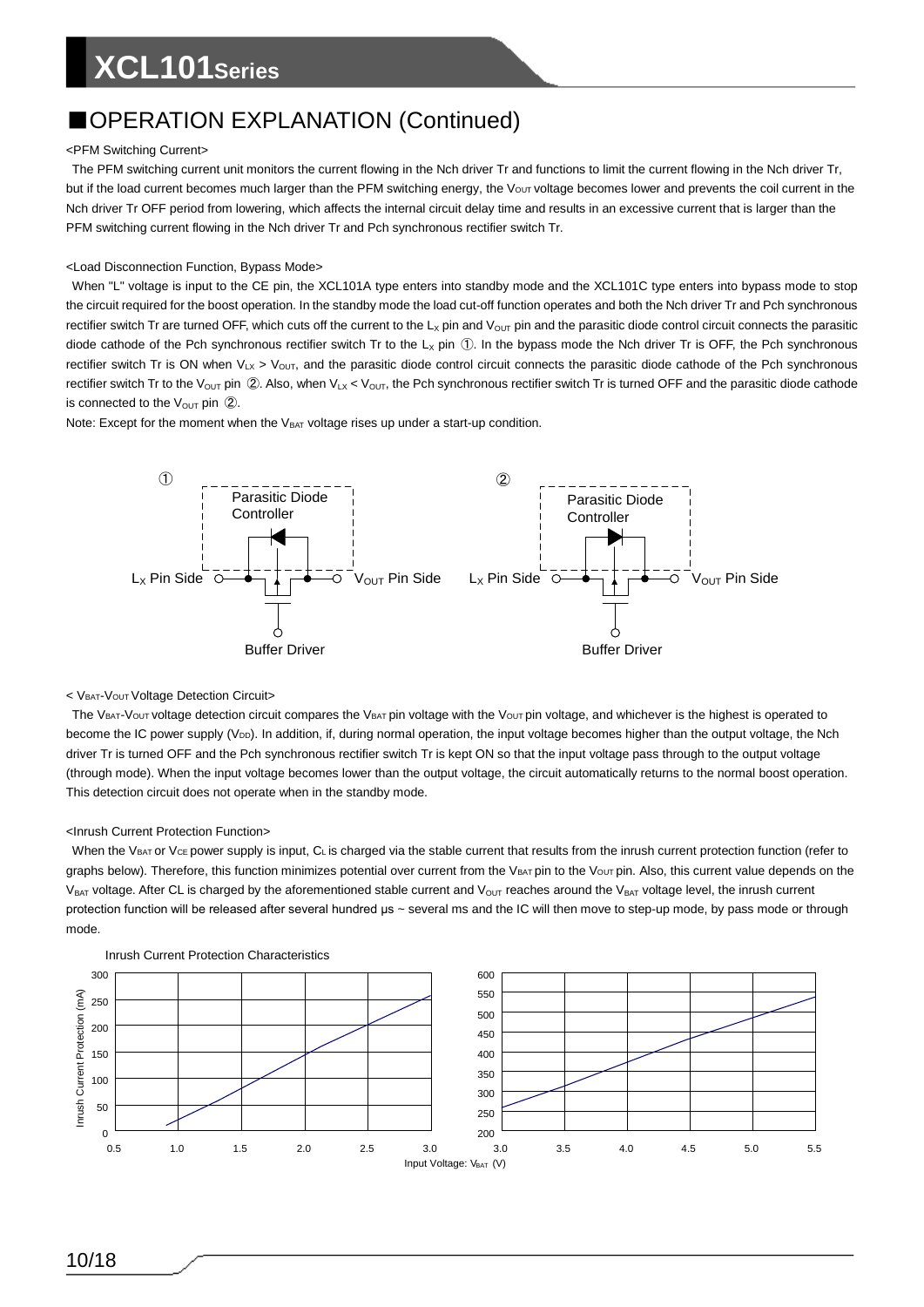### ■NOTE ON USE

- 1. Be careful not to exceed the absolute maximum ratings for externally connected components and this IC.
- 2. The DC/DC converter characteristics greatly depend not only on the characteristics of this IC but also on those of externally connected components, so refer to the specifications of each component and be careful when selecting the components. Be especially careful of the characteristics of the capacitor used for the load capacity CL and use a capacitor with B characteristics (JIS Standard) or an X7R/X5R (EIA Standard) ceramic capacitor.
- 3. Use a ground wire of sufficient strength. Ground potential fluctuation caused by the ground current during switching could cause the IC operation to become unstable, so reinforce the area around the GND pin of the IC in particular.
- 4. Mount the externally connected components in the vicinity of the IC. Also use short, thick wires to reduce the wire impedance.
- 5. An excessive current that is larger than the PFM switching current flowing in the Nch driver Tr and Pch synchronous rectifier switch Tr, which could destroy the IC.
- 6. When in the bypass mode, the internal Pch synchronous rectifier switch Tr turns ON to allow current to flow to the Lx pin and Vour pin. When an excessive current comes from the Vout pin when this bypass operates, it could destroy the Pch synchronous rectifier switch Tr.
- 7. The CE pin does not have an internal pull-up or pull-down, etc. Apply the prescribed voltage to the CE pin.
- 8. The embedded coil is optimized for XCL101 series. Please do not use for other purposes.
- 9. At high temperatures, the product performance could vary causing the efficiency to decline. Evaluate this carefully before use if the product will be used at high temperatures.
- 10. Please note that the leak current of the Pch synchronous rectifier switch Tr during high-temperature standby operation could cause the output voltage to increase.
- 11. When the voltage difference between  $V_{IN}$  and  $V_{OUT}$  is small, switching energy increases and there is a possibility that the ripple voltage will betoo large. And when the ripple voltage becomes big by influence of a load current, please add the C<sub>L</sub> capacitor.
- 12. When the booster circuit is activated by a low input voltage, during the time until the output voltage reaches about 1.7V, the PFM switching current function might not operate causing the coil current to be superimposed. (See the figure below.)

 $V_{BAT} = V_{CE} = 0$  → 0.9V,  $V_{OUT} = 1.8V$ ,  $I_{OUT} = 1$ mA, L=4.7μH, C<sub>L</sub>=10μF, Ta=25<sup>°</sup>C





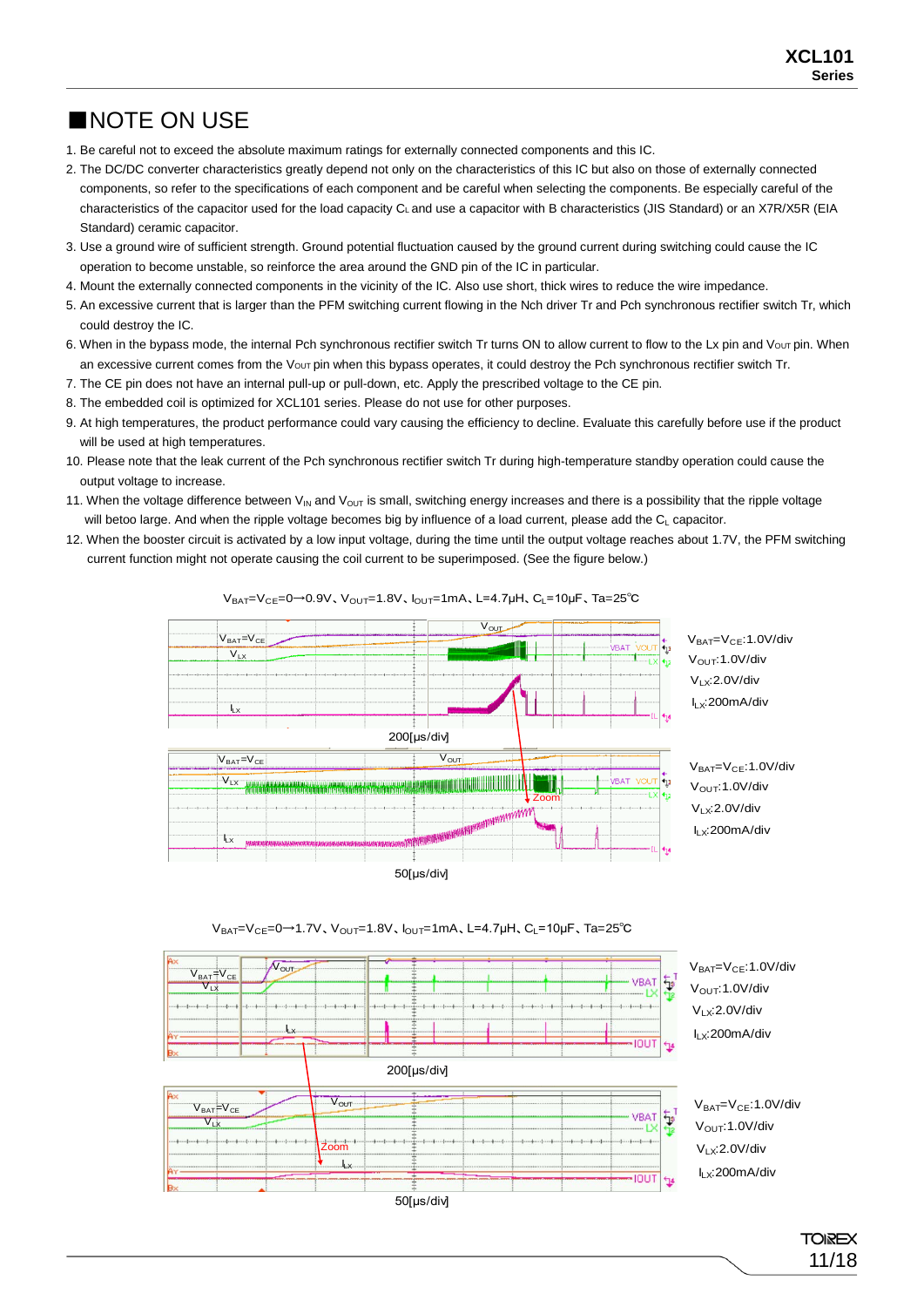### ■NOTE ON USE (Continued)

- 13. If the CL capacity or load current becomes excessively large, the output voltage start-up time, when the power is turned on, will increase, so the coil current might be superimposed during the time it takes for the output voltage to become sufficiently higher than the VBAT voltage.
- 14. If the input voltage is higher than the output voltage, then the circuit automatically enters the through mode. When the input voltage becomes close to the output voltage, there could be repeated switching between the boost mode and through mode causing the ripple voltage to fluctuate. (Refer to the graphic below)



 $V_{BAT}=V_{CE}=3.316V, V_{OUT}=3.412V, I_{OUT}=3mA, L=4.7\mu H, C_L=10\mu F, Ta=25°C$ 

- 15. If a different power supply is connected from an external source to the XCL101A/XCL101C, the IC could be destroyed.
- 16. For temporary, transitional voltage drop or voltage rising phenomenon, the IC is liable to malfunction should the ratings be exceeded.
- 17. Torex places an importance on improving our products and their reliability. We request that users incorporate fail-safe designs and postaging protection treatment when using Torex products in their systems.
- 18. With the XCL101A, when the VBAT or Vce power supply is input, if the Vout pin voltage does not exceed VBAT -0.35V, which can happen due to the load current being more than the inrush protection current, step-up mode or through mode operations won't function correctly.
- 19. With the XCL101C, when the VBAT power supply is input, if the Vout pin voltage does not exceed VBAT -0.35V, which can happen due to the load current being more than the inrush protection current, by pass mode operations won't function correctly.
- 20. The proper position of mounting is based on the coil terminal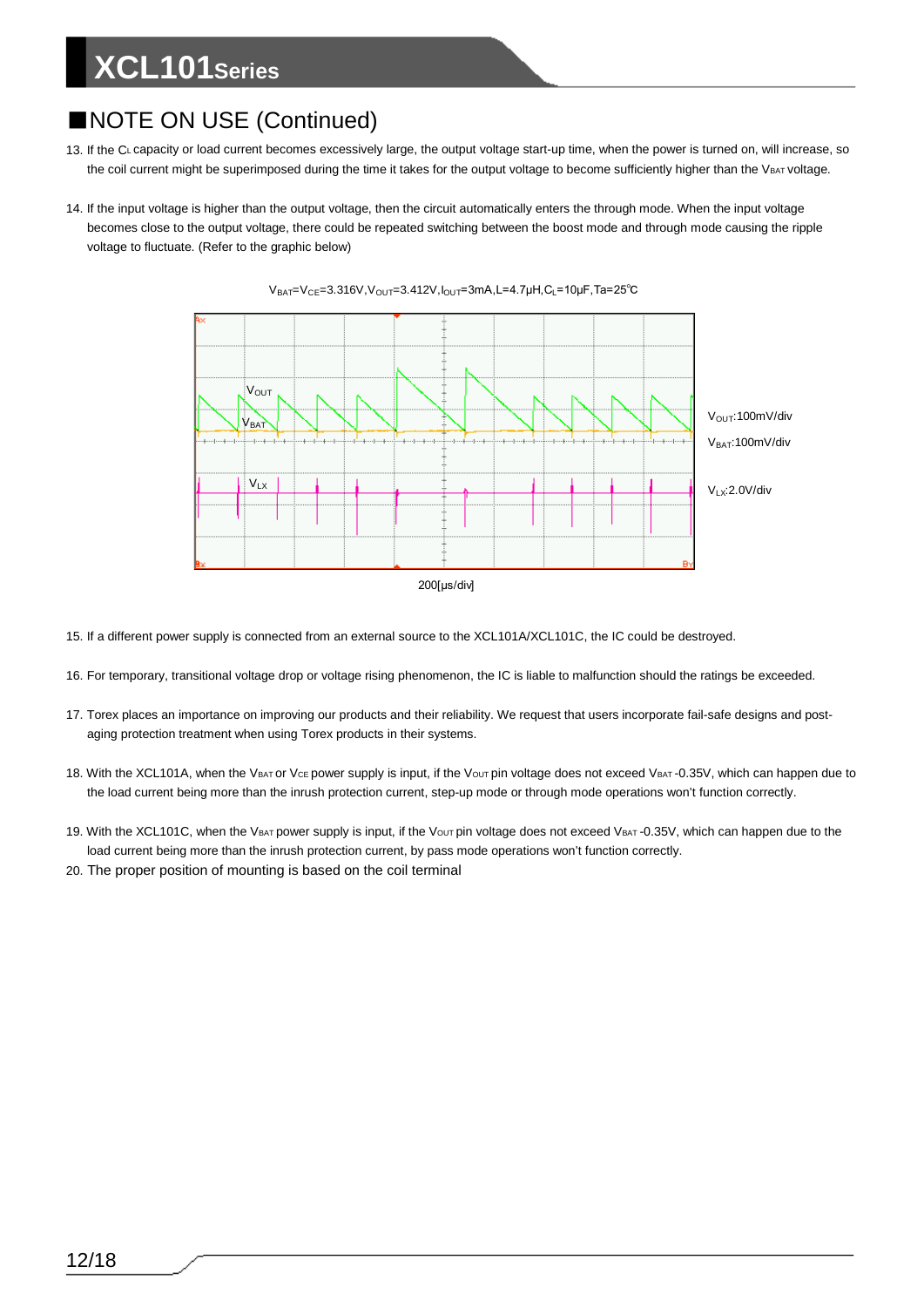### ■NOTE ON USE (Continued)

#### ●Instruction of pattern layouts

- 1. In order to stabilize VBAT voltage level, we recommend that a by-pass capacitor (CIN) be connected as close as possible to the VBAT and ground pins.
- 2. Please mount each external component as close to the IC as possible.
- 3. Wire external components as close to the IC as possible and use thick, short connecting traces to reduce the circuit impedance.
- 4. Make sure that the ground traces are as thick as possible, as variations in ground potential caused by high ground currents at the time of switching may result in instability of the IC.
- 5. Internal driver transistors bring on heat because of the transistor current and ON resistance of the driver transistors.

#### ●Recommended Pattern Layout



<Top view> <Bottom view>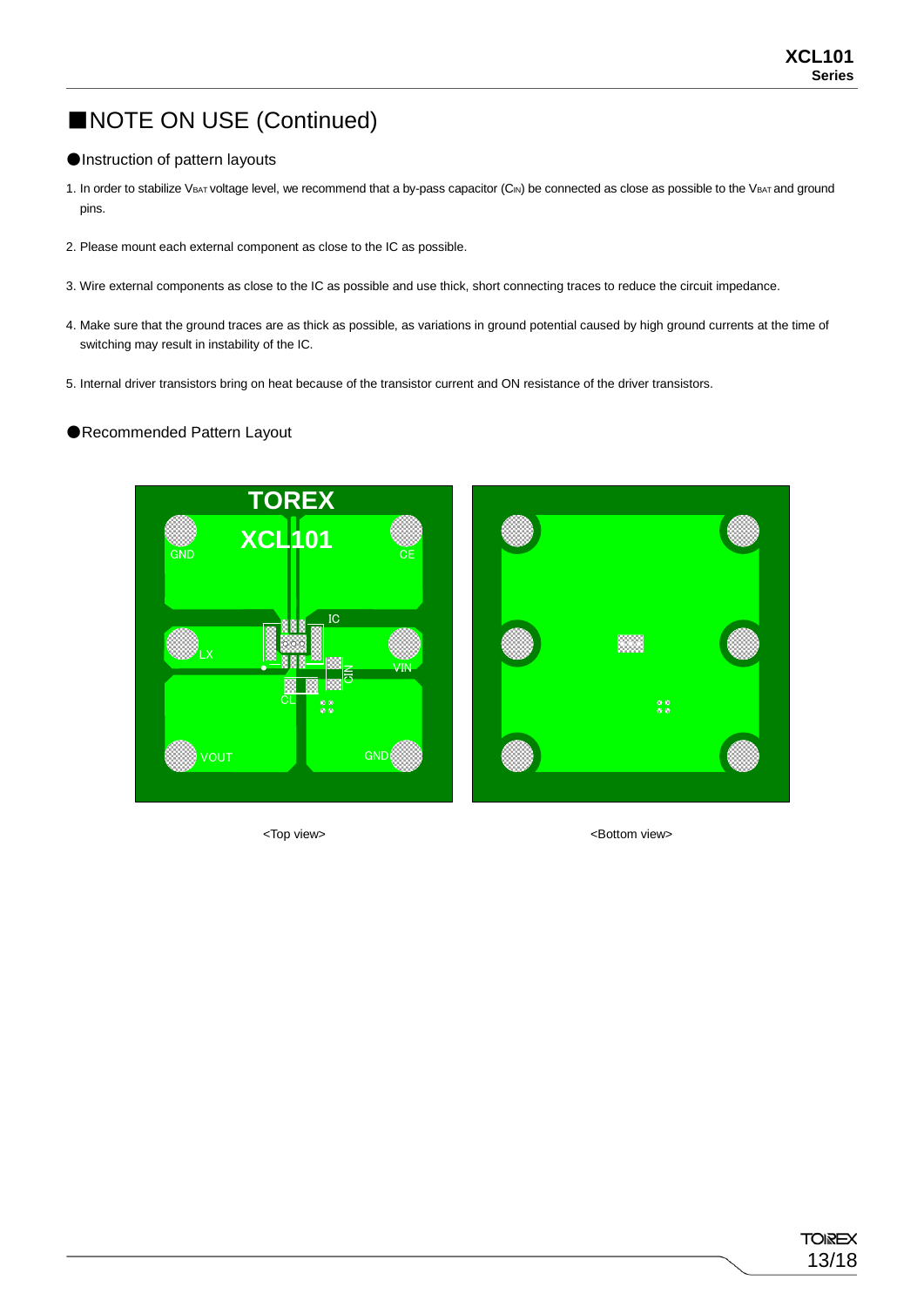### **TYPICAL PERFORMANCE CHARACTERISTICS**

#### 1) Output Voltage vs. Output Current



#### 2) Efficiency vs. Output Current









XCL101C501BR-G

#### Output Current: lout (mA)



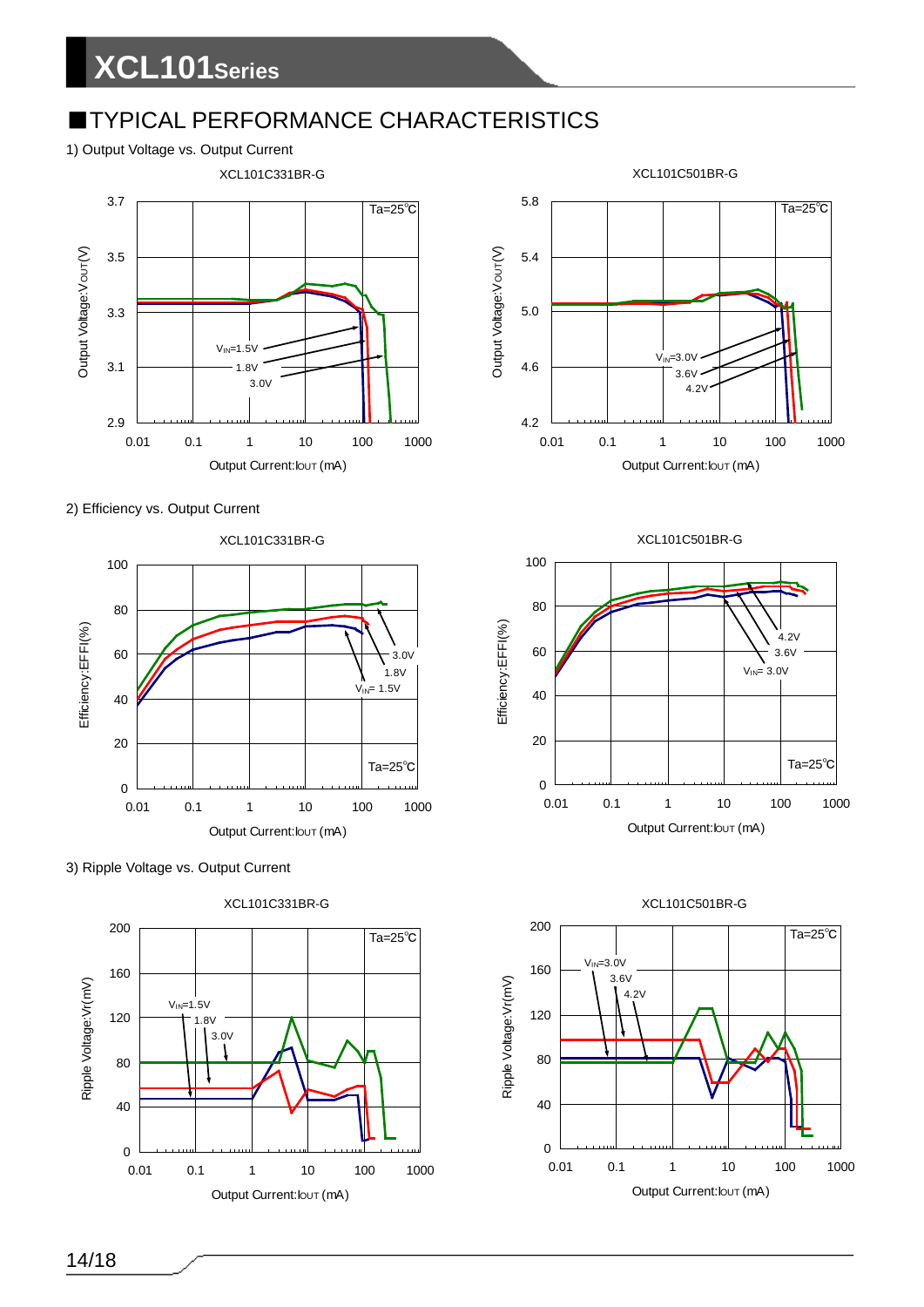### ■TYPICAL PERFORMANCE CHARACTERISTICS (Continued)

#### 4) Bypass Voltage vs. Output Current



5) Load Transient Response

XCL101C331BR-G



VBAT=VCE=1.8V, VOUT=3.3V, Ta=25<sup>°</sup>C, C<sub>IN</sub>=4.7 μ F, C<sub>L</sub>=10 μ F  $V<sub>OUT</sub>:50mV/Div, I<sub>OUT</sub> SW:1.0V/Div, Time:20  $\mu$  s$ 





VBAT=VCE=3.0V, VOUT=5.0V, Ta=25°C, CIN=4.7  $\mu$  F, CL=10  $\mu$  F V<sub>OUT</sub>:50mV/Div,  $I<sub>OUT</sub> SW:1.0V/Div, Time:20  $\mu$  s$ 



#### XCL101C331BR-G



V<sub>OUT</sub>:50mV/Div, I<sub>OUT</sub> SW:1.0V/Div, Time:20 μ s

#### XCL101C501BR-G



VBAT=VCE=3.0V, VOUT=5.0V, Ta=25°C, CIN=4.7  $\mu$  F, CL=10  $\mu$  F  $V<sub>OUT</sub>:50mV/Div, I<sub>OUT</sub> SW:1.0V/Div, Time:20  $\mu$  s$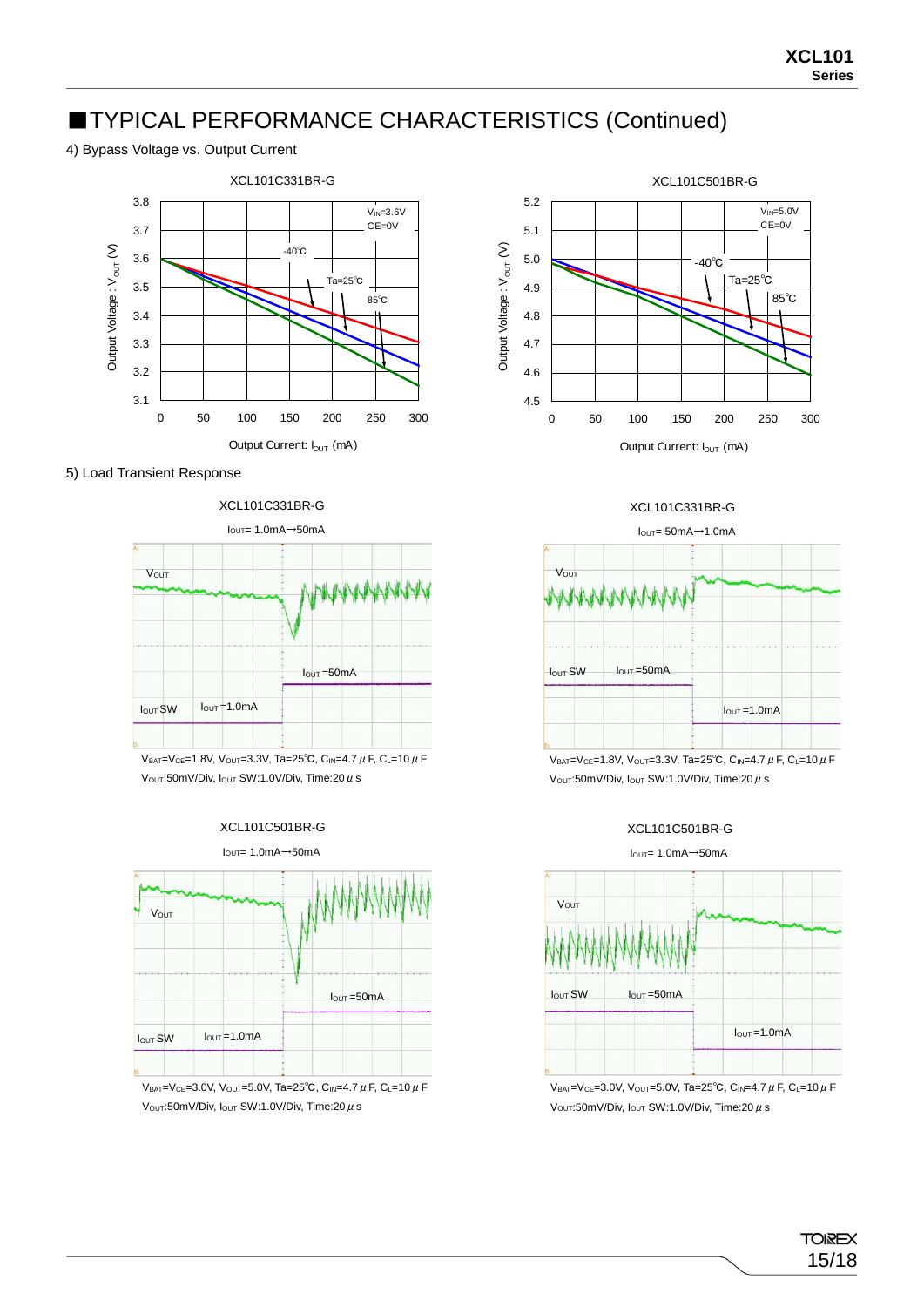### ■PACKAGING INFORMATION

For the latest package information go to, [www.torexsemi.com/technical-support/packages](https://www.torexsemi.com/technical-support/packages/)

| <b>PACKAGE</b> | <b>OUTLINE / LAND PATTERN</b> | <b>THERMAL CHARACTERISTICS</b> |                                  |  |  |
|----------------|-------------------------------|--------------------------------|----------------------------------|--|--|
| CL-2025        | <b>CL-2025 PKG</b>            | Standard Board                 | <b>CL-2025 Power Dissipation</b> |  |  |
| $CL-2025-02$   | CL-2025-02 PKG                | Standard Board                 | CL-2025-02 Power Dissipation     |  |  |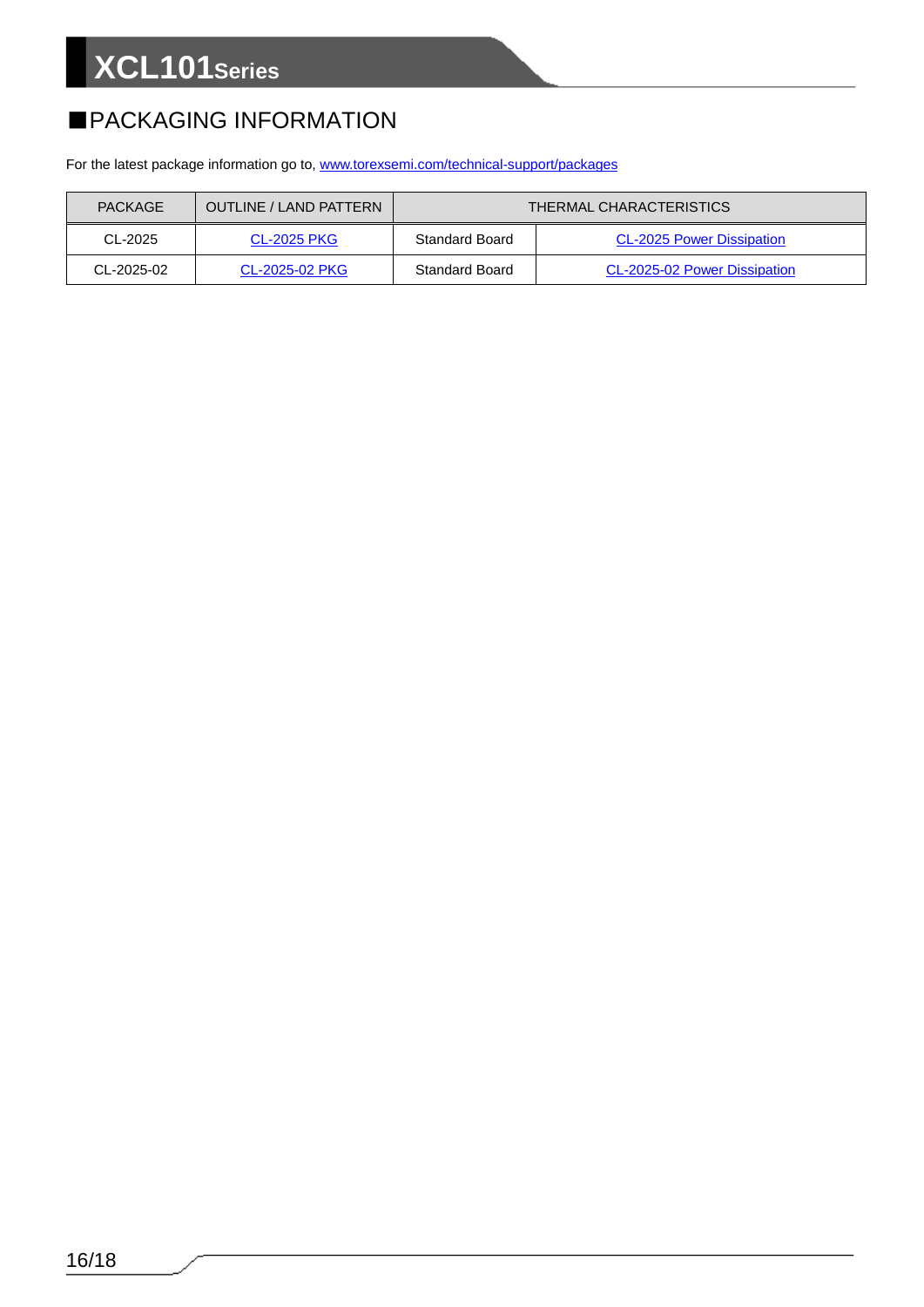#### ■MARKING RULE



CL-2025/CL-2025-02

① represents products series

| <b>MARK</b> | <b>PRODUCT SERIES</b> |
|-------------|-----------------------|
|             | XCL101*******-G       |

② represents integer portion of the output voltage

| XCL101A***** |              | XCL101C***** |  |  |
|--------------|--------------|--------------|--|--|
|              | $V_{OUT}(V)$ | <b>MARK</b>  |  |  |
|              | 1.x          |              |  |  |
|              | 2x           | 2            |  |  |
|              | 3.x          |              |  |  |
|              | 4.x          |              |  |  |
|              | 5.x          |              |  |  |

| הוטו                | <b>AULIVIU</b> |              |             |
|---------------------|----------------|--------------|-------------|
| $V_{\text{OUT}}(V)$ | <b>MARK</b>    | $V_{OUT}(V)$ | <b>MARK</b> |
| 1.x                 |                | 1.x          |             |
| 2.x                 |                | 2.x          |             |
| 3.x                 |                | 3.x          |             |
| 4.x                 |                | 4.x          |             |
| 5.x                 | 5.             | 5.x          |             |

③ represents the decimal part of output voltage

| $V_{\text{OUT}}(V)$ | <b>MARK</b> | <b>PRODUCT SERIES</b> |
|---------------------|-------------|-----------------------|
| X.0                 | o           | XCL101**0***-G        |
| X.1                 | 1           | XCL101**1***-G        |
| X.2                 | 2           | XCL101**2*** G        |
| X.3                 | 3           | XCL101**3***-G        |
| X.4                 | 4           | XCL101**4***-G        |
| X.5                 | 5           | XCL101**5***-G        |
| X.6                 | 6           | XCL101**6***-G        |
| X.7                 | 7           | XCL101**7***-G        |
| X.8                 | 8           | XCL101**8***-G        |
| X.9                 | 9           | XCL101**9***-G        |

Example (mark②, ③)

| <b>MARK</b>    |  |                |  |                |  |  |  |  |  |
|----------------|--|----------------|--|----------------|--|--|--|--|--|
| XCL101A33***-G |  | XCL101C28***-G |  | XCL101A50***-G |  |  |  |  |  |
|                |  |                |  |                |  |  |  |  |  |
|                |  |                |  |                |  |  |  |  |  |

④, ⑤ represents production lot number

01~09, 0A~0Z, 11~9Z, A1~A9, AA~AZ, B1~ZZ in order.

(G, I, J, O, Q, W excluded)

\* No character inversion used.